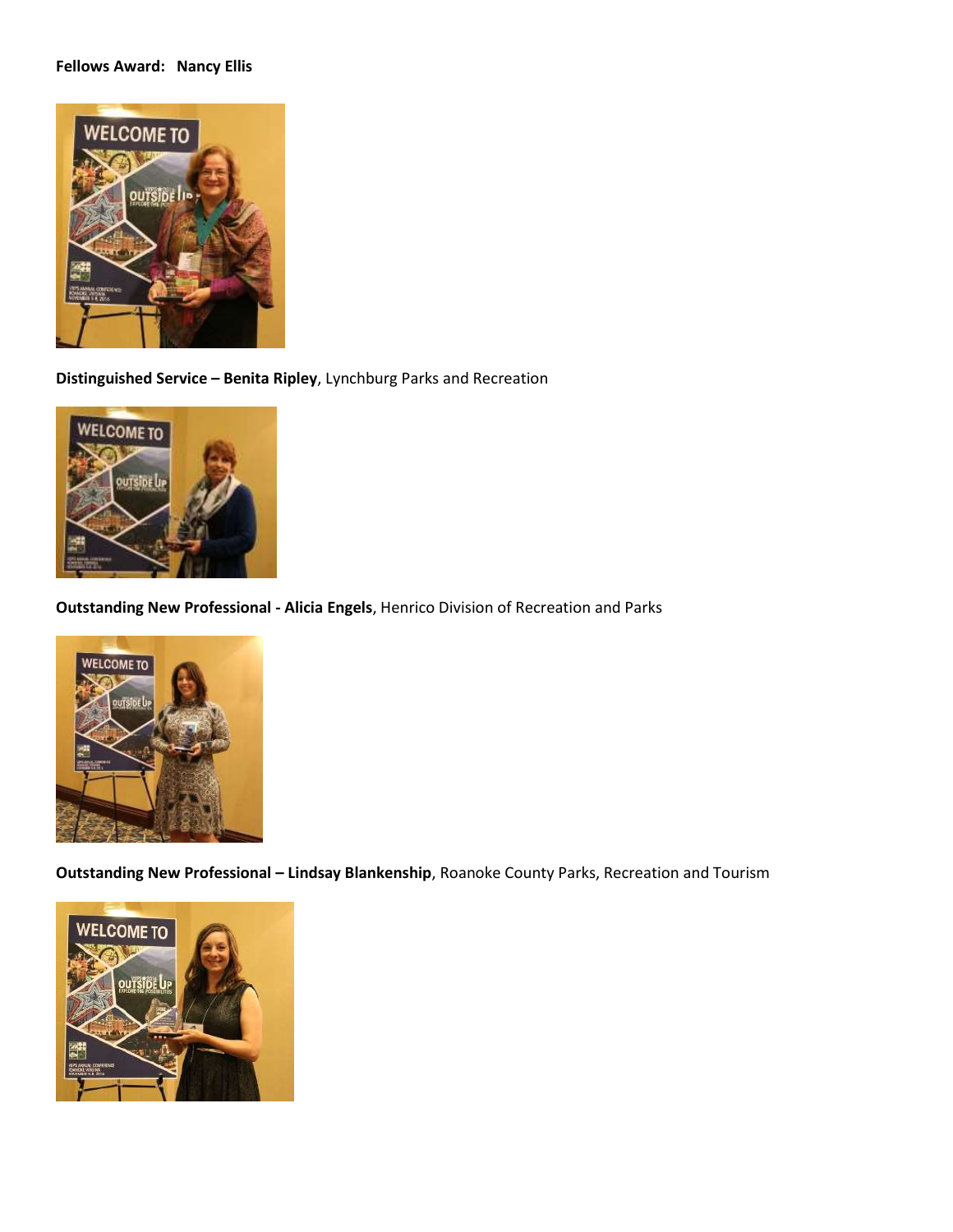## **Distinguished Private Sector – Landscape Supply Inc.** – Kevin Connelly



**Distinguished Private Sector – Enrichmond** – John Sydnor, Enrichmond Executive Director



**Distinguished Volunteer Award – Catherine Ledec** , Fairfax County Park Authority



**Distinguished Volunteer Award – Charley O'Hara**, Falls Church Recreation and Parks

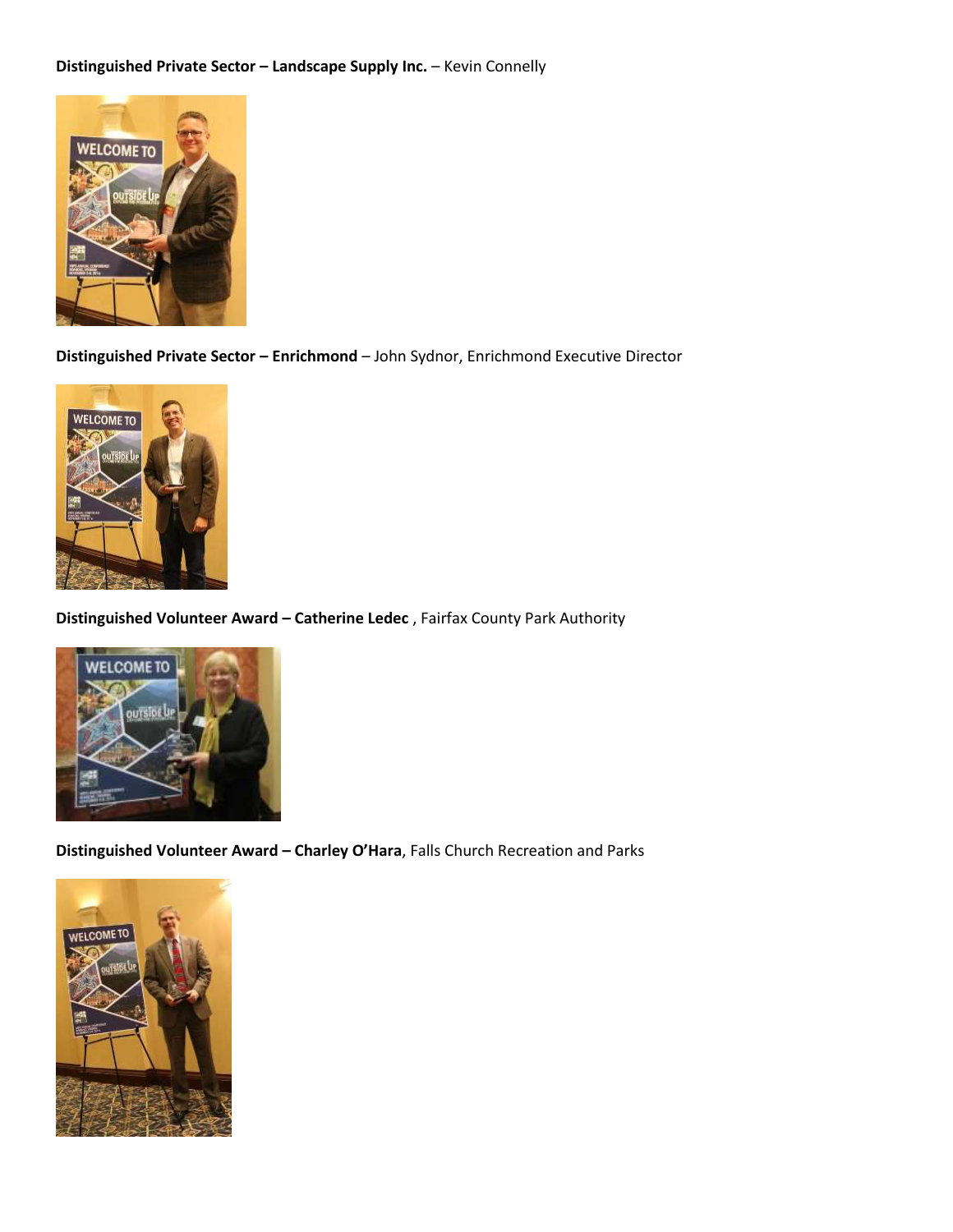**Best New Program** – Under 25,000 – Heroes Camp, **Hopewell Recreation and Parks**, Aaron Reidmiller



**Best New Program** – 25,001-50,000 – Roverwalk, **Danville Parks and Recreation**, Danielle Montague



**Best New Program** – 50,001-100,000 – RCC Rides, **Reston Community Center**, Karen Brutsché



**Best New Program** – 100,001 & Up – Footgolf- **Fairfax County Park Authority**, Kirk Kincannon

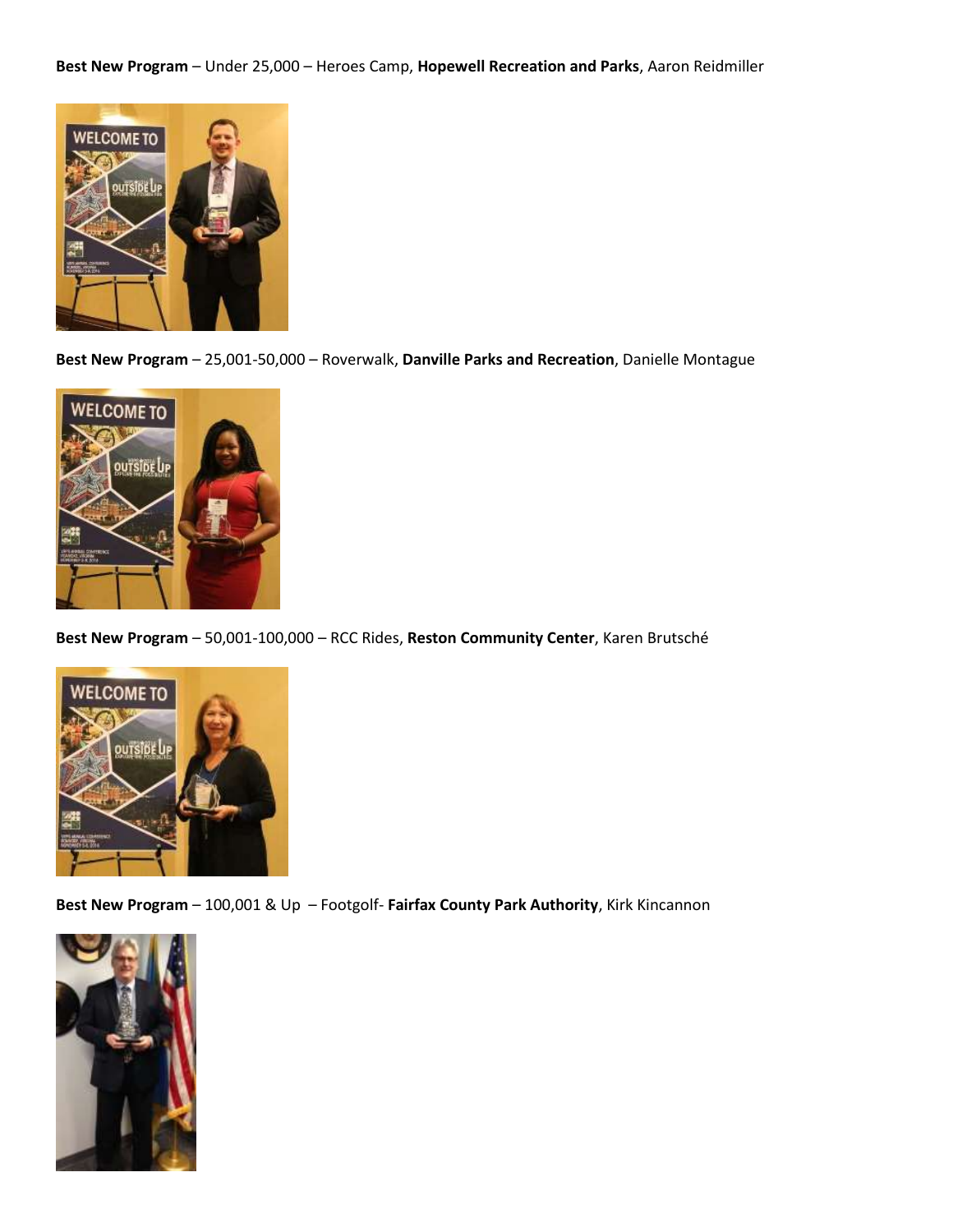**Best New Special Event** – Under 25,000 – Irish Road Bowling, **Staunton Parks and Recreation**, Steven Taetzsch



**Best New Special Event** – 25,001-50,000 – NO AWARD

**Best New Special Event** – 50,001-100,000 – A Christmas Past, **Roanoke Parks and Recreation,** Lauren Woodson



**Best New Special Event** – 100,001 & Up – Miss Abilities Chesapeake, **Chesapeake Parks, Recreation & Tourism**, Andrew Rumsey and Tyler Stefkovich

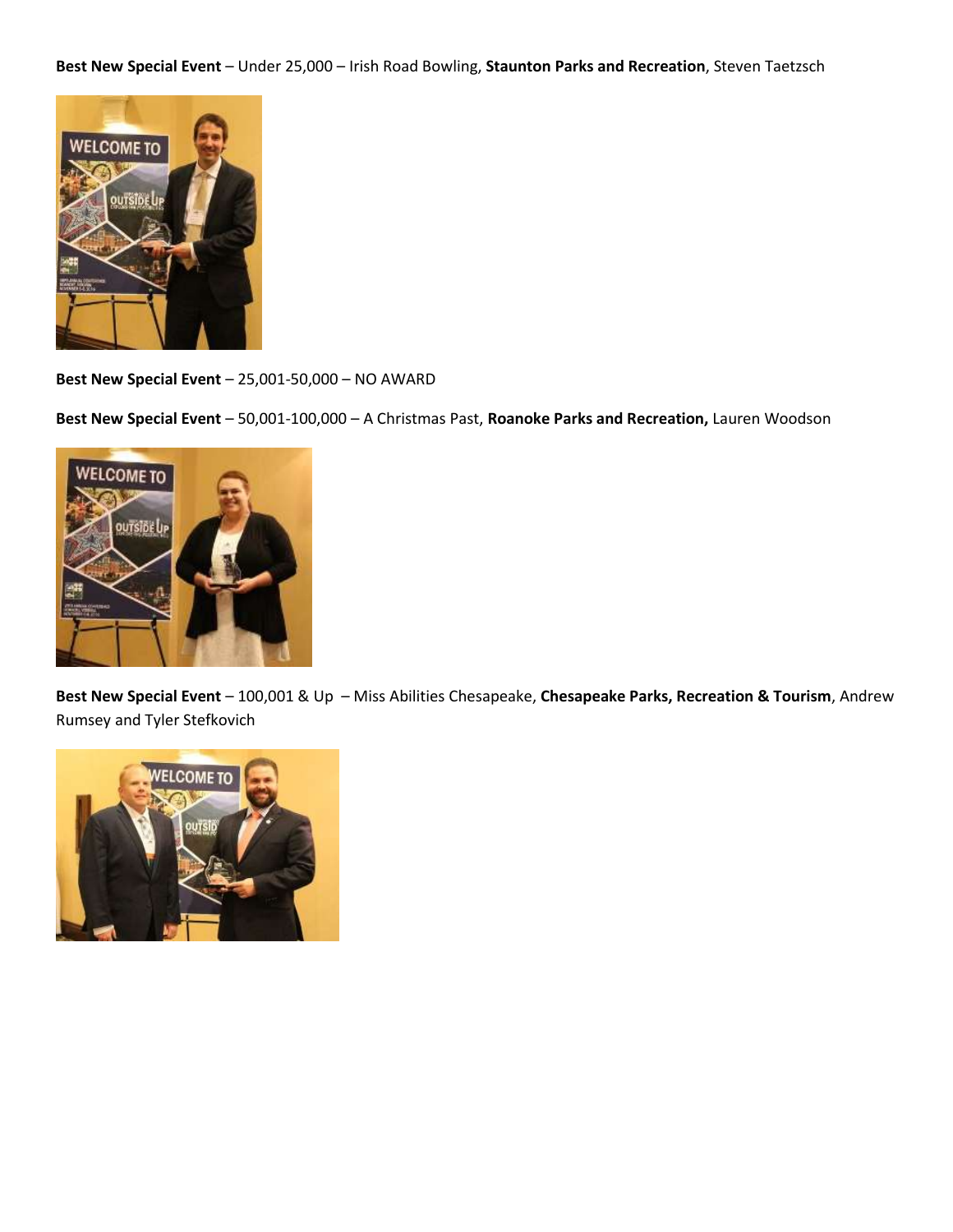**Best New Facility – Bricks and Mortar – Under 25,000 – NO AWARD** 

**Best New Facility – Bricks and Mortar** – 25,001-50,000 – NO AWARD

**Best New Facility – Bricks and Mortar** – 50,001-100,000 – Whaleyville Community Center, **Suffolk Parks and Recreation**, Lakita Watson



**Best New Facility – Bricks and Mortar** – 100,001 & Up – Bow Creek Recreation Center, **Virginia Beach Parks and Recreation** – Amy Woodson, Shannon Moore, Kathy Williams

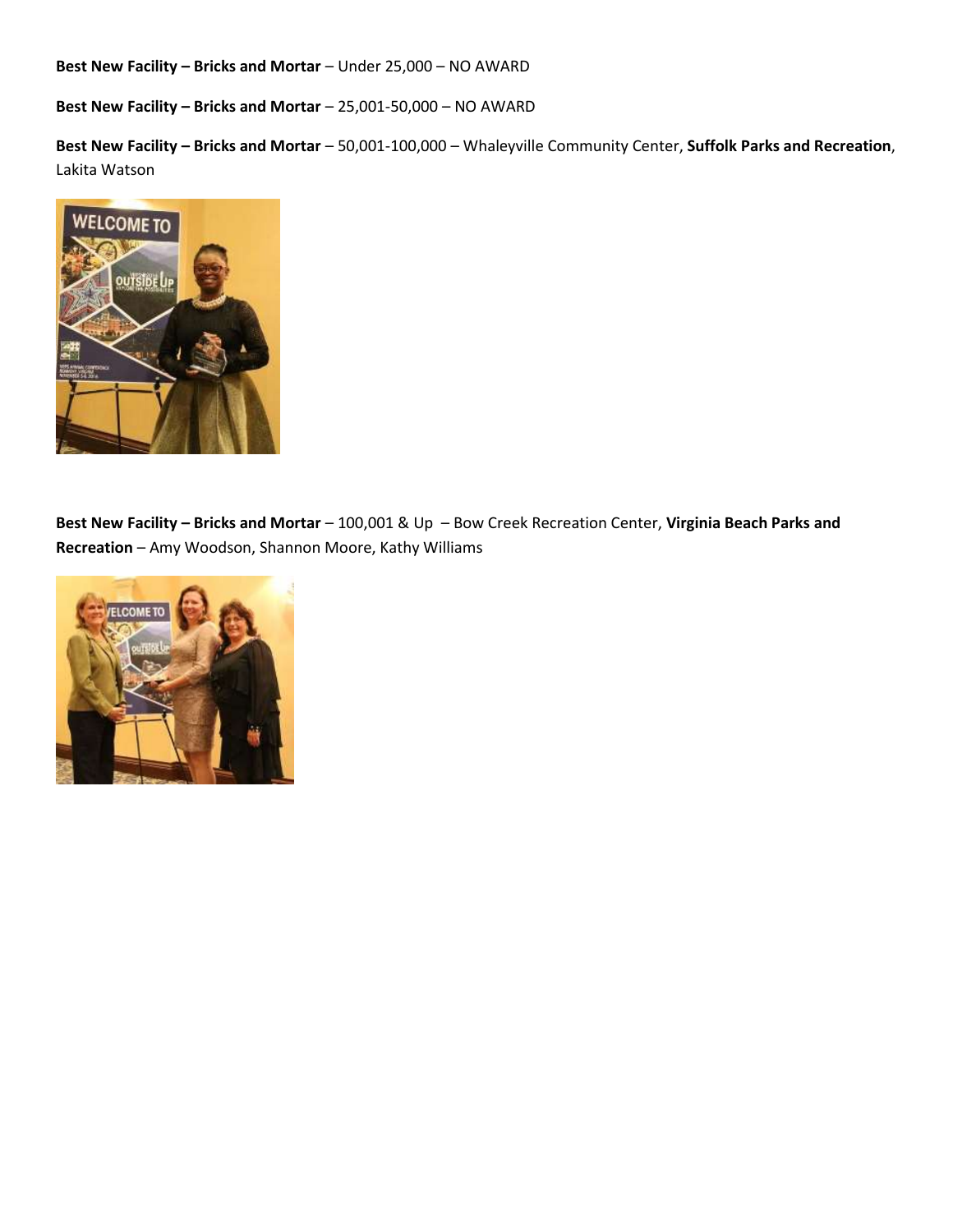**Best New Facility – PPGT** – Under 25,000 – Second Avenue/Park Road – **Radford Parks and Recreation**, Ken Goodyear and Greg Holbrook



**Best New Facility – PPGT** – 25,001-50,000 – Danville Art Trail, **Danville Parks and Recreation**, Morgan Kerns and Bill Sgrinia



**Best New Facility – PPGT** – 50,001-100,000 – Jamestown Beach Even Park, **James City County Parks and Recreation**, Nancy Ellis



**Best New Facility – PPGT** – 100,001 & Up – Elizabeth River Park, **Chesapeake Parks, Recreation & Tourism**, Tyler Stefkovich and Andrew Rumsey

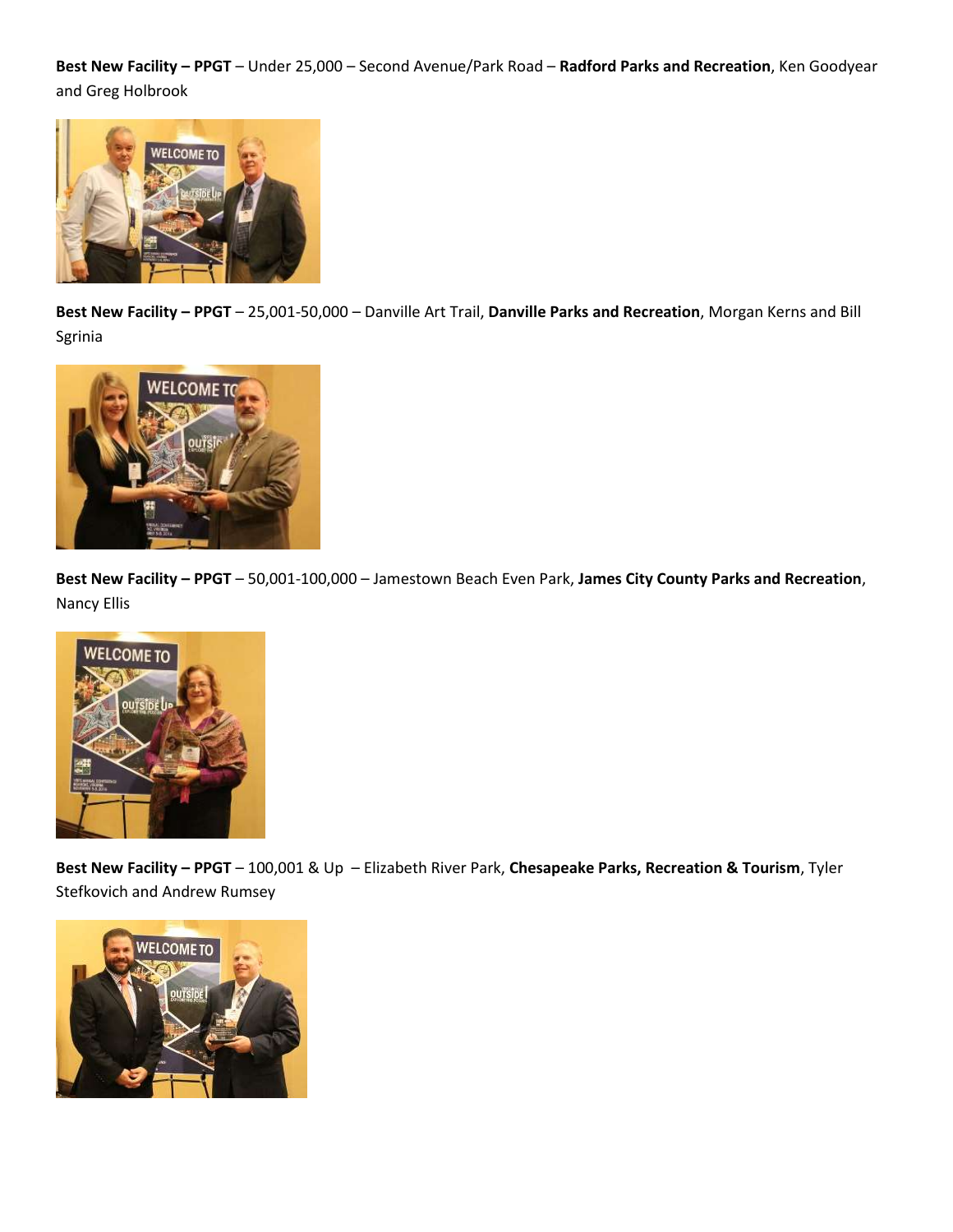**Best New Renovation/Addition – Bricks and Mortar** – Under 25,000 – Shepherd Stadium Dugouts, **Colonial Heights Recreation and Parks**, Matt Spruill and AJ Barksdale



**Best New Renovation/Addition – Bricks and Mortar** – 25,001-50,000 – Ballou Recreation Center, **Danville Parks and Recreation,** Bill Sgrinia



**Best New Renovation/Addition – Bricks and Mortar** – 50,001-100,000 – Miller Center, **Lynchburg Parks and Recreation**, David Owen and Jennifer Jones



**Best New Renovation/Addition – Bricks and Mortar** – 100,001 & Up – Spring Hill RECenter – **Fairfax County Park Authority**, Kirk Kincannon

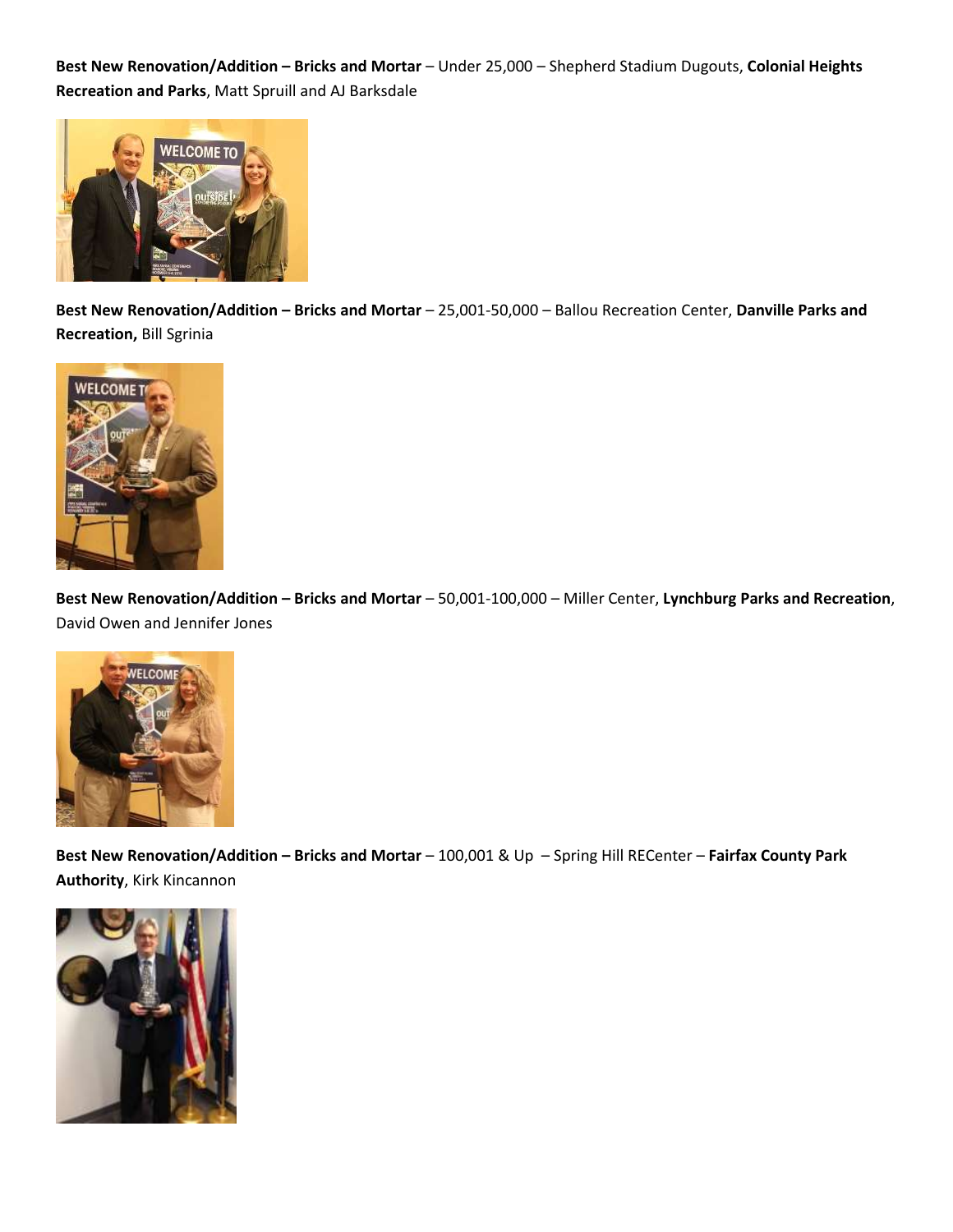**Best New Renovation/Addition – PPGT** – Under 25,000 Crystal Springs Recreation Area –**Wytheville Parks and Recreation**

**Best New Renovation/Addition – PPGT** – 25,001-50,000 – NO AWARD

**Best New Renovation/Addition – PPGT** – 50,001-100,000 – Roanoke River Trail, **Roanoke County Parks, Recreation and Tourism**, Lindsay Blankenship



**Best New Renovation/Addition – PPGT** – 100,001 & Up – Watermine Family Swimmin' Hole, **Fairfax County Park Authority**, Kirk Kincannon

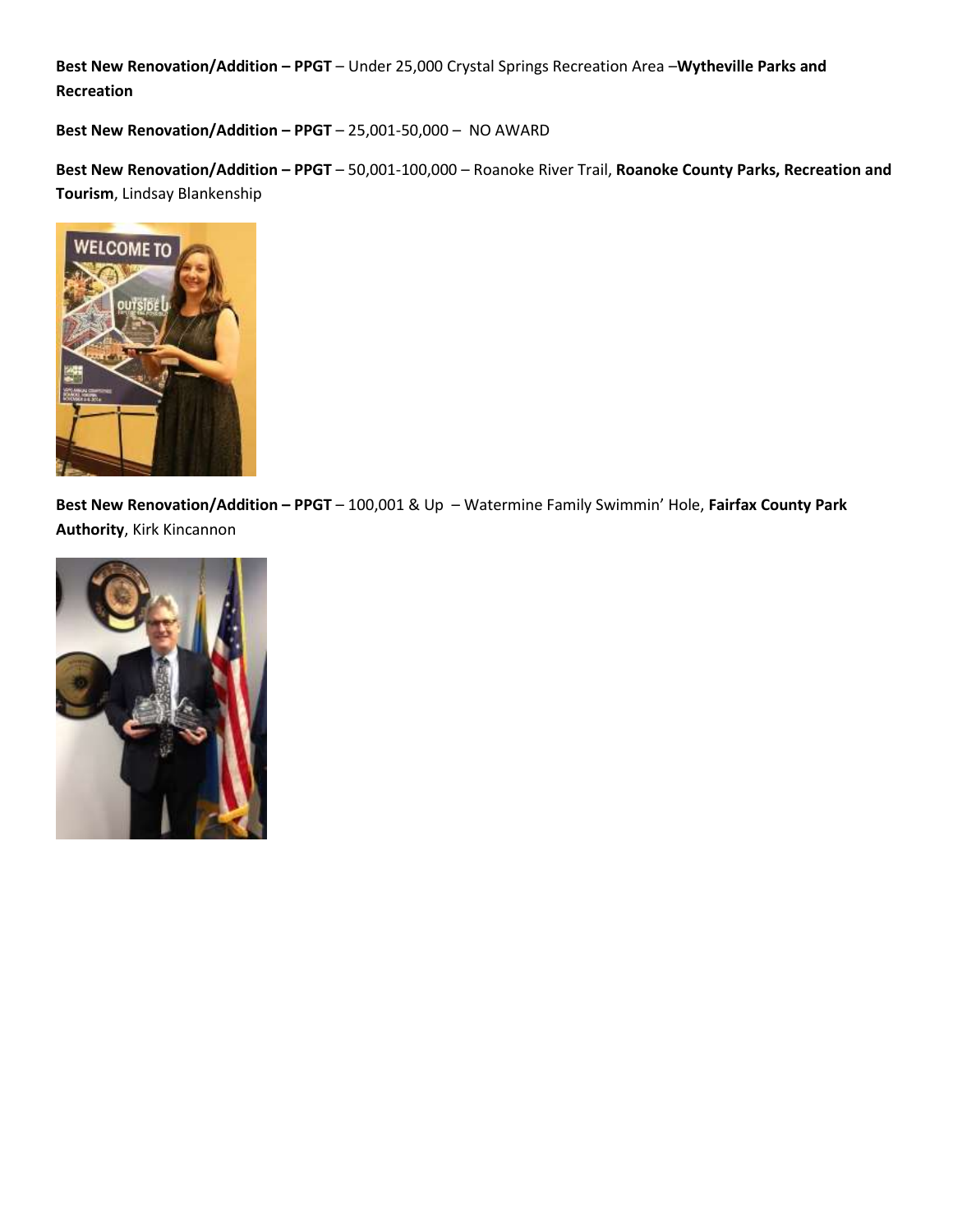**Best New Environmental Sustainability** – Under 25,000 – Lake Tams Renovation, **Staunton Parks and Recreation**, Steve DeVenny



**Best New Environmental Sustainability** – 25,001-50,000 – Native Tree Walk, **Leesburg Parks and** Recreation

**Best New Environmental Sustainability** – 50,001-100,000 – Neighborhood Center Teaching Gardens, **Lynchburg Parks and Recreation**, Lucy Hudson and Howard Covey



**Best New Environmental Sustainability** – 100,001 & Up – Virginia Beach Trees for Clean Water Grant Initiative, **Virginia Beach Parks and Recreation**, Shannon Moore

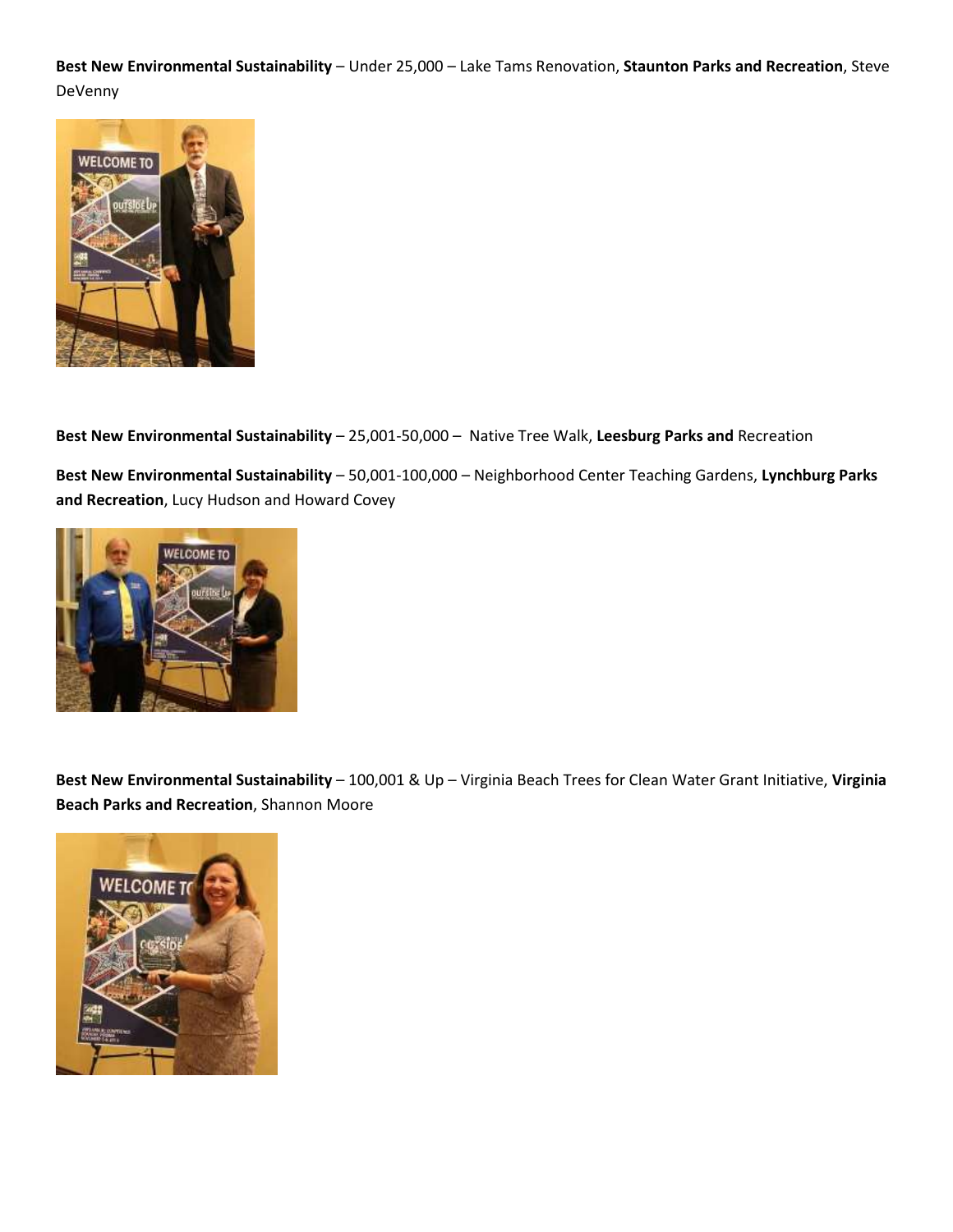**Best Promotional Effort - Traditional** – Under 25,000 – Fall "History Edition" Program Guide, **Goochland County Parks and Recreation**

**Best Promotional Effort - Traditional** – 25,001-50,000 – Discount Movie Tickets Flyers, **Orange County Parks and Recreation**, Tim Moubray



**Best Promotional Effort - Traditional** – 50,001-100,000 – A Christmas Past, **Roanoke Parks and Recreation**, Lauren Woodson



**Best Promotional Effort - Traditional** – 50,001-100,000 – Green Ridge Folder, **Roanoke County Parks, Recreation and Tourism**, Maureen Wilson



**Best Promotional Effort - Traditional** – 100,001 & Up – 2015 Strategic Plan Report, **Fairfax County Park Authority**, Kirk Kincannon